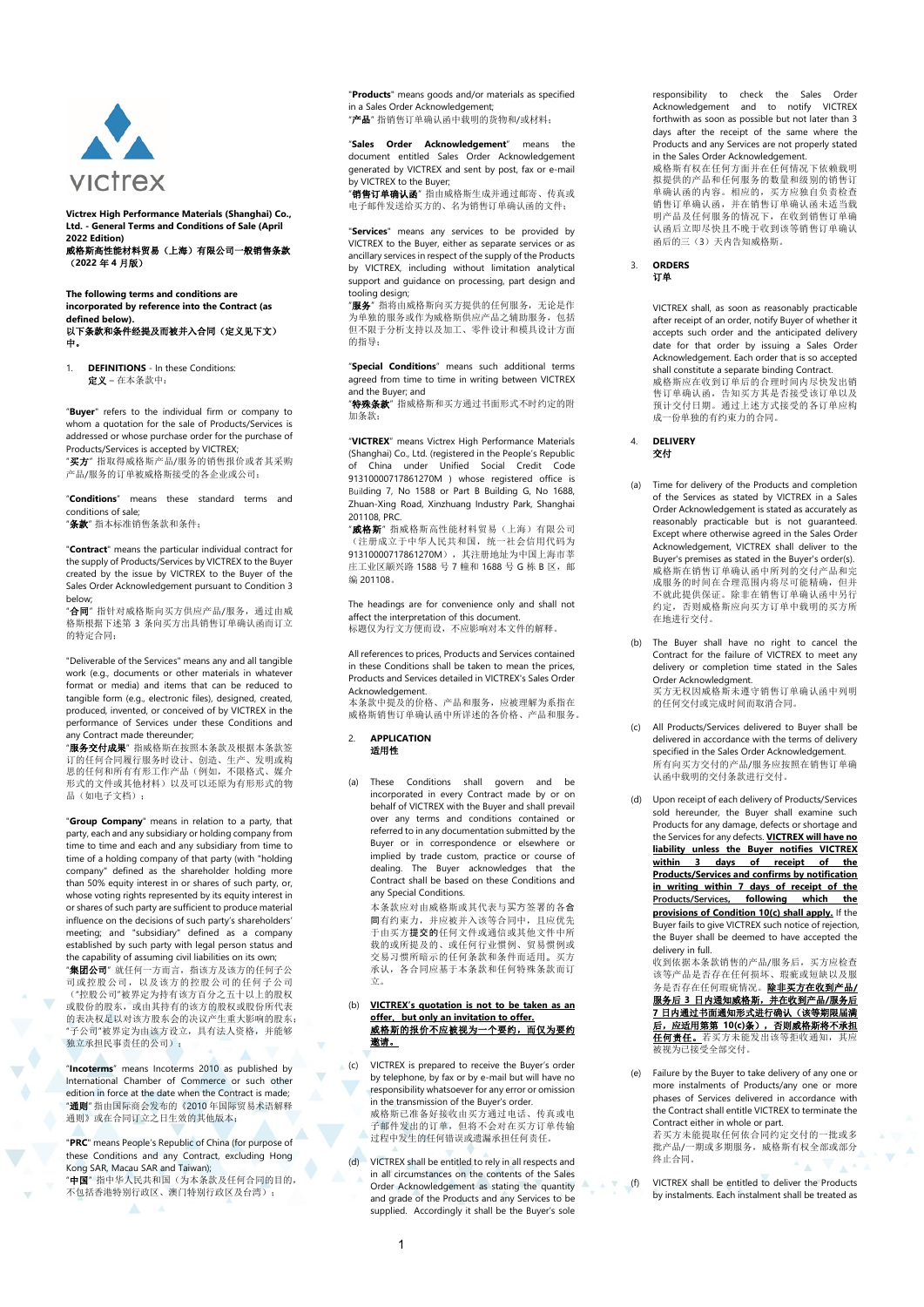if it constituted a separate and distinct contract between VICTREX and the Buyer. 威格斯有权分批交付产品。各批次均应被视为构 成威格斯和买方之间订立的单独且不同的合同。

#### 5. **PRICE**  价格

- (a) Save as otherwise agreed in writing by VICTREX, the prices of the Products/Services: 除非威格斯另行书面同意,否则产品/服务的价格:
	- (i) will be those prevailing at the time of delivery; 将为交付时的通行价格;
	- (ii) (for Products only) are stated as a price per tonne, litre, metre, squared metre or kilogram (as appropriate); (仅就产品而言)应以吨、升、米、平方米<br>或千克(如适用)为单位计价;
	- (iii) (for Products only) shall exclude all costs associated with expedited delivery including but not limited to costs relating to freight, transportation, insurance, delivery and unloading; and (仅就产品而言)应不包括与加急配送相关

的所有费用,包括但不限于与运输、保险、 交付和卸货相关的费用;及

- (iv) are exclusive of any sales, excise, value added taxes or other taxes, which VICTREX shall add at the appropriate prevailing rate. 不包括威格斯应按适当的现行税率加算的任 1 日無数計列 第12021135213 21 212 212
- (b) **VICTREX reserves the right to update and modify the prices for the Products.**  威格斯保留更新和修改产品价格的权利。
- <span id="page-1-0"></span>6. **RETENTION OF TITLE of the Products** 产品保留所有权
- (a) Risk of damage or loss of the Products shall pass to the Buyer at the time of delivery. Unless provided otherwise in the Contract, Buyer shall assume all risks and liabilities arising out of unloading, discharge, storage, handling and use of the Products, or arising out of compliance or noncompliance with national, provincial, municipal or local laws and regulations governing or controlling such activity, except to the extent, if any, attributable to Seller's gross negligence or wilful misconduct. In case of any breach of the Contract by the Buyer which leads to VICTREX' failure to deliver the Products on time, the risk of damage or loss of the Products shall pass to the Buyer at the time of their breach.

产品的损坏或灭失风险应在交付时转移至买方。 除合同中另有约定外,买方应承担因产品的卸载、 卸货、储存、处理和使用,或因遵守或不遵守管 理或控制前述活动的国家、省、市或地方法律法 规而引起的所有风险和责任,除非该等风险或责 任可归结于卖方的疏忽或故意不当行为(如有)。 如买方违反合同规定,且因此导致威格斯未能按 时交付产品,产品的损坏或灭失风险应在买方发 生违约时转移至买方。

(b) **Notwithstanding delivery and passing of the risk of loss, the Products will remain the property of VICTREX until VICTREX receives payment in full (in cash or cleared funds) for the Products and any other goods or Services that VICTREX has supplied to the Buyer in respect of which payment has become due, in which case title to the Products shall pass at the time of payment of all such sums.**

尽管已进行交付且灭失风险已转移至买方,但产品<br>品仍为威格斯之财产,直到威格斯收到买方应就<br>威格斯向买方供应的产品和任何其他货物或服务<br>而支付的有法<br>时可用的资金支付);在此情况下,产品的所有<br>时可用的资金支付);在此情况下,产品的所有

(c) From delivery until title to the Products passes to the Buyer, the Buyer shall insure the Products for full value. The Buyer shall hold the proceeds of any claim on the insurance policy on trust for VICTREX and shall immediately account to VICTREX for any proceeds.

自交付起至产品所有权转移至买方时止的期间内, 买方应为产品投保全值保险。买方应以信托方式 为威格斯持有因任何保单索偿而取得的收益,并 应立即就任何该等收益向威格斯做出说明。

- (d) Until such time as title to the Products passes to the Buyer the Buyer shall hold the Products as VICTREX's trustee and shall keep the Products separate from those of the Buyer and third parties and properly stored, protected and insured and identified as VICTREX property, but shall be entitled to use (or where authorised by VICTREX in writing in advance, resell) the Products in the ordinary course of its business in which case all proceeds from such resale or use shall be held by the Buyer in trust for the benefit of VICTREX. 直至产品的所有权转移至买方,买方应作为威格 斯的托管人持有产品,并应将产品与买方和第三 方的货物分开保存,并妥善存放、保护、投保和 识别为威格斯财产;但买方应有权在其正常业务 经营过程中使用(或在取得威格斯事前书面授权 的情况下,转售)该产品,在此情形下,因该等<br>转售或使用而取得的全部收益应由买方为威格斯 之利益而以信托形式持有。
- (e) Until such time as title to the Products passes to the Buyer, (and provided the Products are still in separate identifiable existence and have not been re-sold) VICTREX shall be entitled at any time to require the Buyer to deliver up the Products to VICTREX and if the Buyer fails to do so forthwith, to enter upon any premises of the Buyer if the Products are stored and repossess the Products all to the fullest extent permitted by law, and where the Products are stored at the premises of a third party the Buyer shall procure a right for VICTREX to enter such third party's premises to repossess the Products.

直至产品的所有权转移至买方, (且前提是产品 仍单独存放且可被辨认且未被转售)威格斯在法 律允许的最大范围内,应有权在任何时间要求买 方向其交付产品;若买方未能立即如是交付,威<br>格斯在法律允许的最大范围内,有权进入任何存 放产品的买方所在地并收回产品;若产品存放于 第三方所在地,买方应为威格斯取得进入该第三<br>方所在地并收回该产品的权利。

- The Buyer shall not be entitled to pledge, grant a security interest in, or charge by way of security for any indebtedness any of the Products which remain the property of VICTREX, and if the Buyer does so all monies owing by the Buyer to VICTREX shall forthwith become due and payable, without prejudice to any other right or remedy of VICTREX. 买方无权就任何负债对任何仍属威格斯之财产的 产品设置质押、抵押、或授予担保权益,若买方<br>对该等产品设置质押、抵押或授予担保权益,则 买方欠付威格斯的所有款项(在不影响威格斯享 有的任何其他权利或救济的情况下)应立即到期 应付。
- (g) Notwithstanding any other provision of this Conditio[n 6:](#page-1-0)

尽管本第 6 条中有任何其他规定:

- the Buyer shall be entitled to use (or where authorised by VICTREX in writing in advance, resell) the Products in the ordinary course of business (provided that this right shall automatically cease should the Buyer become subject to any of the events listed in Conditio[n 12\(a\)\(ii\);](#page-3-0) and 买方有权在其正常业务经营过程中使用(或 经威格斯事先书面授权,转售)产品(前提 是该权利应在买方发生第 [12\(a\)\(ii\)](#page-3-0)条所列之任 何事件时自动停止);及
- (ii) VICTREX may elect for title to the Products to pass to the Buyer at any time following delivery to the Buyer. 威格斯可在向买方交付后的任何时间选择将 产品的所有权转移至买方。

<span id="page-1-1"></span>7. **SERVICES** 服务

(a) The provisions of this Conditio[n 7](#page-1-1) shall only apply if VICTREX is providing Services to the Buyer. 本第 7 条规定应仅适用于威格斯向买方提供服务的 情况。  $\sqrt{2}$  $\mathbf{v}$ **V A** 

(b) In providing Services VICTREX shall:

威格斯提供服务时应:

(i) provide Services with reasonable care and skill;

通过合理的谨慎操作和技能提供服务;

- (ii) use reasonable endeavours to meet any performance dates agreed between the parties, but any such dates shall be estimates only and time shall not be of the essence for performance of the Services; and 尽合理努力以符合双方约定的任何履行日期, 但任何该等日期应仅为估计时间,且延迟提 供服务不应构成重大违约;及
- (iii) have the right to make any changes to the Services that are necessary including, but not limited to, changes that are necessary to comply with any applicable law or safety requirement. .cqancmen... 但不限于遵守适用法律或安全要求所必须的 变更。

#### 8. **PAYMENT** 付款

件。

条件。

<span id="page-1-2"></span>VICTREX may, on or after the date it sends any instalment of the Products, invoice the Buyer for those Products. For Services, unless agreed otherwise in the Contract, VICTREX may, on and after the date it provides any phase of Services, invoice the Buyer for the Services provided, 威格斯可在发出任何批次的产品之日当日或之后, 向买方开具该批产品的发票。就服务而言,除非 合同中另有约定,威格斯可在其提供任何一期服 务之日当日及之后,向买方就所提供的服务开具 发票。

<span id="page-1-3"></span>(b) Buyer shall pay each invoice in full in accordance with the payment terms as set out on the invoice. Time shall be of the essence for payment of the Buyer's invoices. 买方应根据发票上所列的支付条款全额支付每张 发票。按时间支付买方发票是本条款的最基本要

Notwithstanding the provisions of Conditions  $8(a)$ an[d 8\(b\),](#page-1-3) VICTREX reserves the right (in VICTREX's absolute discretion) to require payment in full for the Products/Services on or before delivery or otherwise to change any credit terms given to the Buyer from time to time. 尽管有第 8(a)和 8(b)条规定,威格斯有权依其自行 决定要求买方在交付产品/服务之时或之前全额付 款或以其他方式不时变更提供给买方的任何信用

- (d) Interest is payable on overdue amounts of invoices at the rate of 3% over Barclays Bank plc base rate from time to time, to run from the due date for payment until receipt by VICTREX of the full amount (including any accrued interest) whether before or after arbitral award. 如逾期支付发票金额,应按照巴克莱银行不时公 布的基准利率向上浮动 3%的利率就逾期款项支付 利息,计息期应自该笔款项的到期日起,至威格 斯收到全部款项(包括任何应计利息,且无论威 格斯收到全部款项系在获得仲裁裁决之前或之后) 时止。
- (e) VICTREX may suspend the supply of Products/provision of Services to the Buyer where any payment is overdue from the Buyer to VICTREX under any Contract or any contract between VICTREX (or any Group Company of VICTREX) and a Group Company of the Buyer, until all such amounts have been paid. 若在任何合同或由威格斯(或任何威格斯集团公

司)与买方集团公司订立的任何合同项下应由买 方向威格斯支付的任何款项发生逾期,威格斯可 暂停向买方供应产品/提供服务,直至全部该等应 付款项支付完毕时止。

All sums payable in respect of an order shall be payable in full by the Buyer without deduction of any kind, whether by way of set-off, counterclaim or otherwise howsoever. The Buyer shall not be entitled to set-off an amount owing or alleged to be owing to it by VICTREX against amounts owing by it to VICTREX.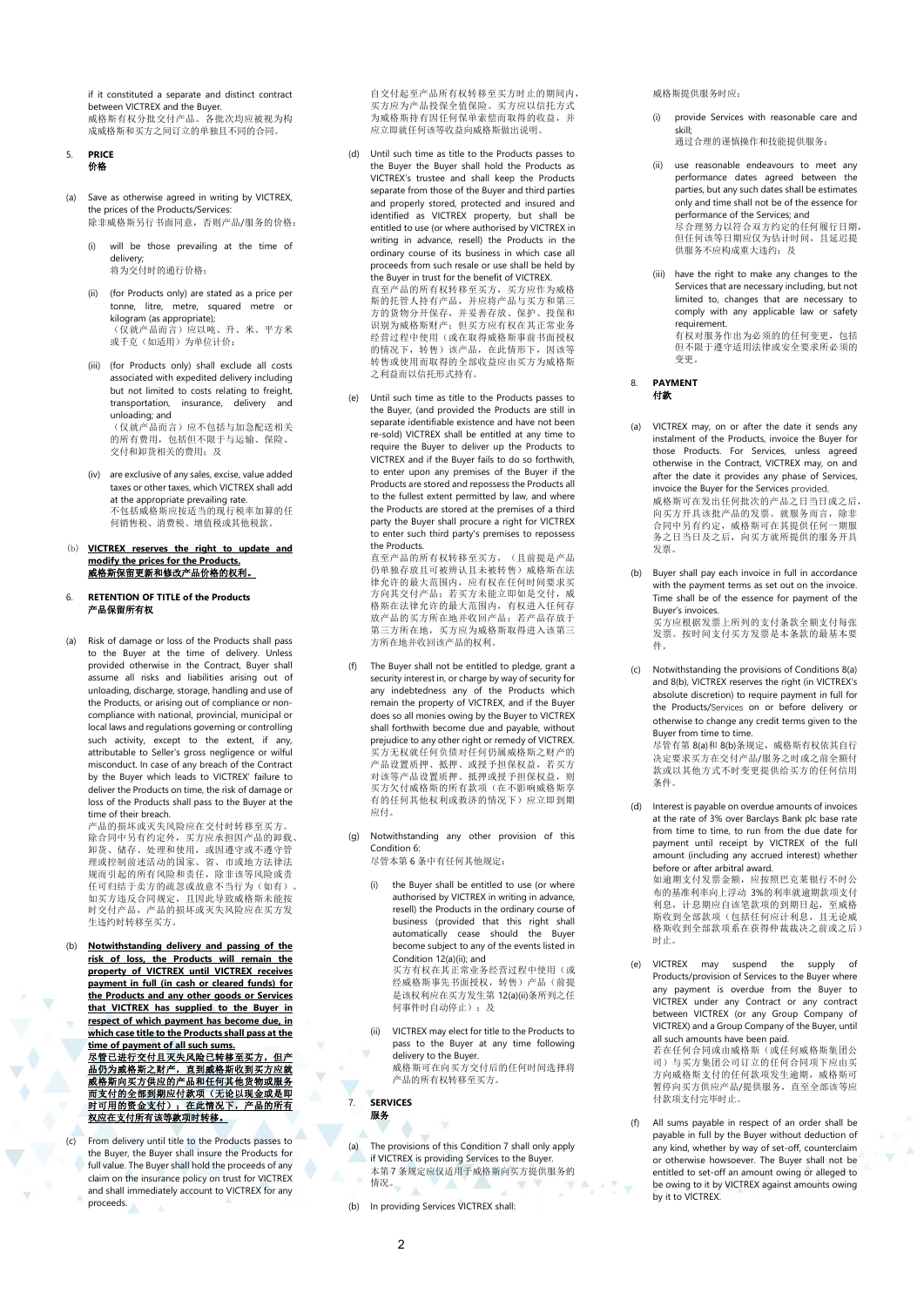任何订单所涉的全部应付款项应由买方全额支付, 且不得以抵销、反诉或其他任何形式进行扣除。 买方无权将威格斯欠予或被声称欠予买方的金额 与买方欠予威格斯的金额进行抵销。

## <span id="page-2-1"></span>9. **EXPORT SALES**  出口销售

(a) Both parties agree that when performing any order and/or Contract made under these Conditions they shall comply with the PRC Export Control Law and other relevant PRC laws and regulations (as may be amended from time to time) or other relevant laws, regulations and rules regarding trade sanctions, foreign trade control, export and re-export control, non-proliferation, ant-terrorism of other relevant counties or regions (collectively "**Applicable Export Control and Sanctions Laws**"). 双方同意,在履行根据本条款签订的任何订单和/ 或合同时,应遵守《中华人民共和国出口管制法》

和中国的其他有关法律和法规及其不时的修订, 或其他有关国家或地区的贸易制裁、外贸管制、 3. 3. 3. 3. 3. 3. 3. 3. 3. 3. 3. 3. 4. 4. 5. 4. 5. 4. 5. 4. 5. 4. 5. 4. 5. 4. 5. 4. 5. 4. 5. 4. 5. 4. 5. 4. 5. 4. 5. 4. 5. 4. 5. 4. 5. 4. 5. 4. 5. 4. 5. 4. 5. 4. 5. 4. 5. 4. 5. 4. 5. 4. 5. 4. 5. 4. 5. 4. 5. 4. 5. 4. 5. 4. 法律、法规和规则(统称 "适用的出口管制和制裁 法**"**)。

(b) The Buyer acknowledges and confirms that the export of Products and any associated technology, including intellectual property as further described in Conditio[n 13,](#page-4-0) may be subject to the Applicable Export Control and Sanctions Laws. Buyer shall notify VICTREX in a timely manner when it becomes aware of possible applicable restrictions under such Applicable Export Control and Sanctions Laws.

买方确认,产品和任何相关技术(包括但不限于 知识产权(进一步规定见第 [13](#page-4-0) 条))的出口,可 能会受限于适用的出口管制和制裁法。当买方意 识到适用的出口管制和制裁法下可能适用的限制 存在时,应及时通知威格斯。

- Buyer hereby undertakes that as a condition of VICTREX's acceptance of any order and therefore any Contract made under these Conditions, that: 买方在此承诺,作为威格斯接受任何订单以及因 此依照本条款而订立的任何合同的一项条件:
	- (i) the Products, the Services and any associated technology will not be used: 产品、服务和任何相关技术将不会被用于:
		- (1) for purposes associated with any designing, developing, producing, or using weapons of mass destruction and their means of delivery (including but not limited to chemical, biological, nuclear weapons or missiles capable of delivering such weapons), or in support of any terrorist activity; or 与任何设计、开发、生产或者使用大规

模杀伤性武器及其运载工具相关的(包 括但不限于化学、生物、核武器或有能 力运载该等武器的导弹),或支持任何 恐怖活动的目的;或

- (2) Compromising the PRC's national security and interests; or 危害中国国家安全和利益;或
- (3) in breach of any Applicable Export Control and Sanctions Laws; and 违反任何适用的出口管制和制裁法;及
- (ii) the Products and any associated technology will not be re-sold if it is known or suspected that they are intended to be used for such purposes.

若知晓或疑似产品和任何相关技术将拟用于 上述目的,买方将不转售该等产品或技术。

- (iii) Buyer itself and/or its affiliates are not included in any trade blacklist under the Applicable Export Control and Sanctions Laws or owned or controlled by the individual or organisation included in such trade blacklist.
	- 买方本身和/或其关联方未被列入适用的出口<br>管制和制裁法下的任何贸易黑名单, 也未被 列入该贸易黑名单的个人或组织所拥有或控 制。<br>制。
- (d) The Buyer further undertakes that, during the performance of any order and/or Contract hereto, if any of the above undertakings becomes inaccurate or incomplete, the Buyer shall immediately notify VICTREX of such changes and provide details of such changes to VICTREX in writing. **Under such circumstances, VICTREX shall be entitled to immediately cease performing the relevant order and/or Contract and the Buyer shall not claim any liability for <u>breach of Contract therefrom against VICTREX.</u><br>买方进一步承诺,在履行本条款项下任何订单和/** 或合同期间,如果上述任何承诺变得不准确或不 完整, 买方应立即将这些变化通知威格斯并以书<br>面形式向威格斯提供这些变化的细节。<mark>在此情况</mark> 下,威格斯有权立即停止履行相关订单和**/**或合同, 且买方不得因此而向威格斯主张任何违约责任。
- (e) In the event that VICTREX is not able to obtain any requisite governmental licence, consent or permit or other authorisation in fulfilment of any order or Contract hereto, VICTREX shall not be liable to the Buyer or any third party in respect of any bond or guarantee or for any loss, damage or other resultant financial penalty. 若威格斯无法取得完成本条款项下任何订单或合 同所需的任何政府许可、同意、批准或其他授权, 威格斯不应就任何保证或担保、或任何损失、损 害或其他所导致的罚金而对买方或任何第三方承 担责任。
- (f) The Buyer hereby agrees that any fines, penalties, claims, losses, damages, fees (including legal fees), expenses and debts due to the Buyer's violation of Applicable Export Control and Sanctions Laws shall be borne by the Buyer. The Buyer further agrees that, if the Buyer violates any provision under this Condition 9, VICTREX shall be entitled to immediately cease performing the relevant order and/or Contract, and Buyer shall not claim any liability for breach of contract therefrom against VICTREX. 买方在此同意,由于买方违反适用的出口管制和 制裁法而导致的任何罚款、处罚、索赔、损失、 损害赔偿、费用(包括法律费用)、支出和债务

均由买方承担。 买方还同意,如果买方违反本第 [9](#page-2-1)<br>条的任何规定,威格斯有权立即停止执行相关订 单和/或合同,且买方不得因此而向威格斯主张任 何违约责任。

- (g) If any of the provisions of this Condition 9 are unenforceable or will become unenforceable due to the Rules of Counteracting Unjustified Extraterritorial Application of Foreign Legislation and Other Measures (Order No. 1 of the Ministry of Commerce of the PRC of 2021) and/or the Anti-Foreign Sanctions Law of the People's Republic of China (as amended from time to time), or if performance of the provisions of this Condition 9 will result in violation of the foregoing laws and regulation, the relevant provision of this Condition 9 shall no longer be applicable in this respect. 如果本第 [9](#page-2-1) 条的任何条款因《阻断外国法律与措施 不当域外适用办法》(中华人民共和国商务部 2021 年第 1 号令) 和/或《中华人民共和国反外国<br>制裁法》(及其不时修订)而无法执行或将变得 不认识, 不会对, 而, 这是对付, 实情交易 上述法律和法规,本第 [9](#page-2-1) 条的相关规定在此方面不 再适用。
- (h) The sales of the Products are subject to the Incoterm (if any) stated in the Sales Order Acknowledgement. In the event of any conflict between the provisions of Incoterms and these Conditions, then the Sales Order Acknowledgement shall prevail.

产品的销售应受销售订单确认函中所述的通则 (如有)约束。若通则条款和本条款有任何冲突, 则应以销售订单确认函为准。

(i) It is hereby agreed between the parties that the United Nations Convention on Contracts for the International Sales of Products shall not apply to any Contract pursuant to these Conditions. 双方特此同意,《联合国国际货物销售合同公约》 不应适用于任何依据本条款而订立的合同。

 $\overline{\mathbf{v}}$ 

<span id="page-2-2"></span>10. **WARRANTY AND LIABILITY** 保证和责任  $\nabla - \underline{A}$ 

- (a) VICTREX warrants that the Products/Services will, when delivered, comply with VICTREX's standard specification applicable at the time of manufacture of Products/provision of Services. These warranties extent only to Buyer. 威格斯保证产品/服务在交付时将符合产品生产/服 务提供时适用的威格斯标准规范。该等保证仅适 用于买方。
- <span id="page-2-0"></span>VICTREX reserves the right to amend the standard specification if required by any applicable statutory or regulatory requirement, and VICTREX shall notify the Buyer in any such event. 若任何适用的法律或法规要求,威格斯保留修改 标准规范的权利,并且威格斯应在任何此类情况 发生时通知买方。
- (c) VICTREX is not liable for any defect in the Products/Services unless the Buyer has given notice to VICTREX within the time periods provided in Condition [4\(d\).](#page-0-2) If the Buyer notifies VICTREX of a defect in the Products/Services within the specified time periods, VICTREX's only obligation is, at its option, to either 除非买方依据第 4(d)条在规定时间内通知威格斯,

威格斯不对任何产品/服务瑕疵承担责任。若买方 在规定时间内就产品/服务瑕疵通知威格斯,威格 斯只有义务(可自主选择)

- (i) for Products, replace or repair any quantity of the Products that are damaged or defective; for Services, re-perform those parts of the Services that are not in compliance with the relevant VICTREX's standard specifications and/or the Contract; or and, or the contract, or<br>就产品而言,更换或修理任何数量的损坏或 瑕疵产品;就服务而言,重新提供不符合相 关威格斯标准规范和/或合同约定的该部分服 务;或
- (ii) refund to the Buyer the amount paid by the Buyer for the quantity of the Products/the parts of the Services that are the subject of the claim, together with applicable transportation costs. namportation costs.<br>向买方偿还买方就索赔所涉部分产品/服务所 支付的价款及相关运输费用。
- (d) **VICTREX makes no representations and gives no warranties or undertakings, express or implied, in fact or in law:** <u>威格斯不就以下各项作出事实或法律方面的任何</u><br>明示或默示陈述、保证或承诺:
	- (i) **as to the suitability or otherwise of the Products for use in the manufacture of products by the Buyer or any other application, as well as merchantability or fitness of the Products for any particular purpose;**

<u>有关买方在生产产品或其他应用中使用产品</u><br>的适用性或其他方面,及产品对于特定用途 的适销性或适用性;

- (ii) **as to suitability**, **accuracy or otherwise of the Deliverables of the Services for use in the design and manufacturer of products by the Buyer or any other applications;**  有关买方在设计、生产产品或其他应用中使 用服务交付成果的适用性、准确性或其他方 面;
- (iii) **as to the ownership, validity or subsistence of any intellectual property that** may subsist in **Products/Deliverables of the Services or in any application or use thereof; or** 产品**/**服务交付成果中或对前述的任何应用或 使用中可能存在的任何知识产权的所有权、 有效性或存在;或
- (iv) **for the benefit of the Buyer or the Buyer's customers or agents.** 为买方、或买方客户或代理的利益。

# **and all of the foregoing are disclaimed by Victrex.** 且威格斯不对前述各项承担责任。

(e) **As to the Products, VICTREX makes no other warranties extending beyond VICTREX's standard specifications and description of the Products in the Contract, whether used alone**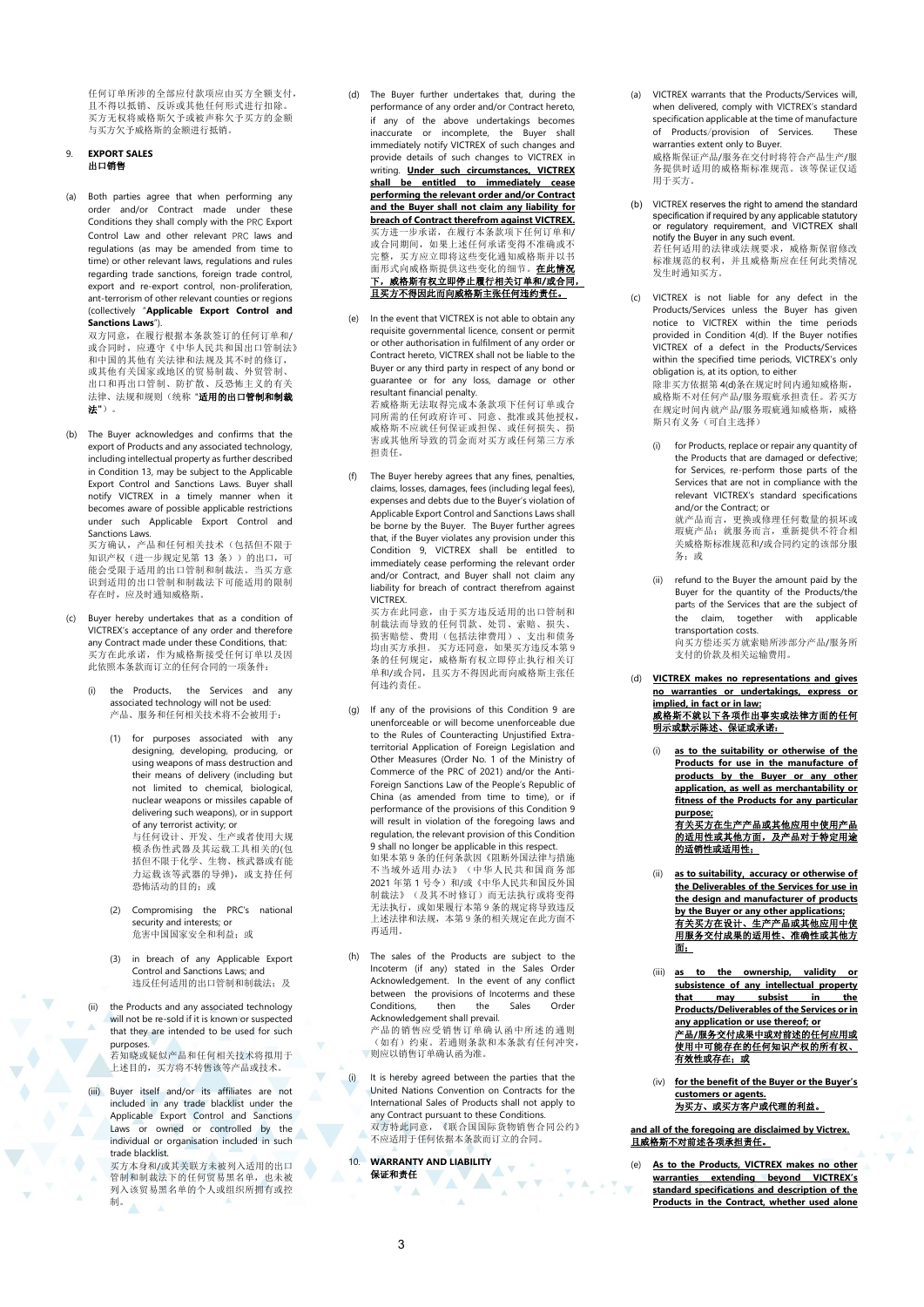**or in combination with any other substance or in any process. As to the Services, VICTREX makes no other warranties extending beyond the relevant VICTREX's standard specifications and description of Services in the Contract. It shall be the sole responsibility of the Buyer to determine the suitability Products/Deliverables of the Services for use in the design and manufacture of products by the Buyer or any other application and any use that**<br>
the Buyer <u>may make of the</u> **the Buyer may make of the Products/Deliverables of the Services is at the** 

B<u>uyer's own risk.</u><br><u>就产品而言,威格斯不会就除威格斯标准规范和<br>或合同中的产品说明之外的事项作出其他保证,<br>无论就其单独使用、宝征何其他物质结合使用或<br>处于任何工艺流程。就服务而言,威格斯不会就</u> 除相关威格斯标准规范和合同中的服务说明之外 的事项作出其他保证。买方应独自负责确定产品**/** 服务交付成果是否适合用于买方设计、生产产品 <u>或进行其他应用,且无论买方将产品/服务交付成</u><br>果用于任何用途,其风险应由买方承担。

(f) If the Buyer intends to use the Products/Deliverables of the Services in a regulated area, it shall be the sole responsibility of the Buyer to determine the suitability of the Products/Deliverables of the Services in accordance with all applicable laws, regulations and standards (together "**Applicable Regulations**". The Buyer agrees that as a condition of VICTREX's acceptance of any order and therefore, any Contract made under these Conditions, that the Buyer shall not use the Products/Deliverables of the Services for any purpose or area that is not allowed under the provisions of Applicable Regulations. If the Buyer is in violation of any provisions of Applicable Regulations, it shall be deemed to be in breach of the Contract and VICTREX shall be entitled to terminate the Contract immediately without prejudice to any other of VICTREX's rights and remedies.

……………<br>如果买方打算在某个受规制的领域使用产品/服务 交付成果,买方应自行负责根据所有适用的法律、 法规和标准(合称"适用法规")来确定产品/服务 交付成果的适用性。买方同意,作为威格斯接受 任何订单并因此根据本条款签订任何合同的条件, 买方不得将产品/服务交付成果用于适用法规条款 所不允许的任何目的或区域。如果买方违反了适 用法规的任何规定,则应被视为违反合同,且威 格斯有权在不影响其任何其他权利和补救措施的 情况下立即终止合同。

- (g) VICTREX has not and will not participate in the design, manufacture, sale or distribution of any of the Buyer's products. 威格斯过去和将来均不参与任何买方产品的设计、 生产、销售或配送。
- (h) VICTREX is not liable to the Buyer, whether in contract, tort (including negligence) or restitution, or for breach of statutory duty or misrepresentation, or otherwise, for: 威格斯不就以下各项向买方承担责任,无论依据 合同、侵权(包括疏忽)或恢复原状、或违反法 定义务、虚假陈述或其他:
	- (i) any defect in the Products or Services caused by fair wear and tear, abnormal or unsuitable conditions of storage or use after delivery, or an act, omission or default of the Buyer or a third party; or 由于正常磨损、不正常或不适当的交货后的 存储或使用条件、买方或第三方的作为、不 作为或违约所导致的产品或服务的任何瑕疵; 或  $\Lambda$
	- (ii) loss of revenues, loss of contracts or loss of profits, whether direct, indirect or consequential loss, nor for any indirect or consequential loss and whether arising from negligence, breach of contract or otherwise. 收入损失、合同损失或利润损失,无论为直<br>接、间接或后果性损失,或因疏忽、违约或<br>其他原因而导致的任何间接或后果性损失。
- (i) **The entire liability of VICTREX under or in connection with the Contract, whether in contract, tort (including negligence) or restitution, or for breach of statutory duty or misrepresentation, or otherwise, is limited to**

**an amount equal to two times the total of the charges payable by the Buyer under the** 

# <u>Contract.</u><br><u>威格斯在合同下或与合同相关的全部责任,无论</u><br>依据合同、侵权(包括疏忽)或恢复原状、违反 <u>法定义务、虚假陈述或其他,应以相当于买方在</u><br>合同下应付之全部费用两倍的数额为限。

- Except as set out in these Conditions, all conditions, warranties and representations, express or implied by: 除本条款约定外,通过以下各项做出的明示或默 示的条件、保证和陈述:
	- (i) statute; or 成文法;或
	- (ii) otherwise, in relation to: 与以下各项有关的其他条件、保证和陈述:
		- (1) the Products and/or the Services; or 产品和/或服务;或
		- (2) any intellectual property that may subsist in the Products and/or Deliverables of the Services or in any use or application thereof, --- - - - - ---- --- -- --------<br>产品和/或服务交付成果中或对前述的 使用或应用中可能存在的任何知识产权,

are excluded to the fullest extent permitted by law. are excreased to the ranear extent permit

(k) Nothing in these Conditions shall exclude or limit a party's liability for death or personal injury, or caused by its wilful misconduct or gross negligence, if and to the extent that under the laws of the People's Republic of China, liability for it cannot be excluded, restricted or limited in the context of these Conditions. The invalidity, illegality or unenforceability of any part of these Conditions does not affect or impair the continuation in force of the remainder of these Conditions. 若中华人民共和国法律不允许在本协议下排除或

限制一方对于死亡或人身伤害、或由于其故意的 不当行为或重大过失而应承担的责任,本条款不 应排除或限制一方应承担的该等责任。本条款任 何款项无效、不合法或不可执行的,不影响或损 害本条款其他款项继续有效。

- This Condition 10 shall survive termination of the Contract. 本第 [10](#page-2-2) 条在合同终止后仍然有效。
- 11. **INDEMNITY**

赔偿

The Buyer agrees to indemnify, hold harmless, and defend VICTREX, any Group Company of VICTREX, and each of its or their respective officers, directors, agents, employees, representatives, successors, and assigns (collectively, "**Indemnified Parties**") from and against any and all claims, demands, damages, fines, penalties, losses, causes of action, liabilities, and judgments (collectively, "**Claims**") of every kind (including all expenses of and reasonable attorney's fees), for damage to any property or injury to or death of any person (including, but not limited to, employees of the Buyer) resulting from, arising out of, or in any way connected with the acts or omissions to act, of the Buyer, its officers, agents, employees, representatives, and contractors (collectively, the "**Buyer Parties**"), including to the extent any such Claims are based in part upon the joint or concurrent negligence or strict liability of Indemnified Parties, or whether any such Claims are by way of tort or contract or otherwise. The Buyer will not be required to indemnify Indemnified Parties for any Claims determined by final arbitral award to have been caused by the wilful misconduct or gross negligence of Indemnified Parties. The Buyer shall also indemnify, hold harmless, and defend Indemnified Parties from and against any and all Claims resulting from, arising out of, or in any way connected with, any breach of the Contract by any of the Buyer Parties, including breaches of any representation or warranty made hereunder, or the failure of any of the Buyer Parties to comply with any third party requirements or with any laws including, but not limited to, fines, penalties, and monetary sanctions imposed by any governmental entity, or political subdivision or agency thereof, associated with any such failure.

对于因买方及其管理人员、代理人、员工、代表和承包 商(合称"**买方当事方**")的作为或不作为、或以任何方<br>式与之有关导致的任何财产损失或任何人员(包括但不 限于买方员工)伤亡而产生的任何性质的任何和所有主 张、要求、损害赔偿、罚金、罚款、损失、诉因、责任 和判决(合称"**主张**")(包括所有开支和合理律师费),<br>买方同意向威格斯、威格斯的任何集团公司以及各自管<br>理人员、董事、代理人、员工、代表、继承人和受让人 (合称"受偿方")赔偿,确保受偿方不会因此受到损害, 并为受偿方进行答辩,包括在任何该等主张系部分基于 受偿方的共同或同时疏忽或严格责任、或任何该等主张 系通过侵权、合同或其他形式的情况下。对于最终仲裁 裁决系由受偿方故意不当行为或重大疏忽而导致的任何 主张,买方无需向受偿方进行赔偿。对于因任何买方当 事方违反协议(包括违反本条款项下任何陈述或保证、 或买方当事方不遵守任何第三方要求或任何法律(包括 但不限于任何政府机构或其任何分支机构或部门与任何 该等不遵守有关所处以的罚金、罚款和经济制裁))或 以任何方式与之所导致的任何和所有主张,买方亦应向 受偿方赔偿,确保受偿方不会因此受到损害,并为受偿 方进行答辩。

#### 12. **TERMINATION** 终止

- (a) Either party shall be entitled to terminate the Contract by giving written notice to the other if:<br>若发生以下情况,任何一方应有权以向对方发出<br>书面通知的方式终止合同:
	- (i) the other party commits a material breach of any of the terms and conditions of the Contract and in the case of a material breach capable of remedy, fails to do so within thirty (30) days of written notice being received specifying the material breach and requiring its remedy; and/or 另一方严重违反合同的任何条款和条件,且

在该严重违约可补救的情形下,未能在收到 指明该严重违约并要求其进行补救的书面通 知后三十(30)天内予以补救;和/或

<span id="page-3-0"></span>if any encumbrancer takes possession of or a receiver, administrative receiver or similar officer is appointed over any of the property or assets of the other party or if the other party makes any voluntary arrangement with its creditors or becomes subject to an administration order or has an administrator appointed, or becomes subject to any administration order to dissolve or have its business license revoked or suspended, or goes into liquidation or has a resolution for its winding-up passed (except for the purpose of amalgamation or reconstruction not involving insolvency where the resulting entity agrees to be bound by or assumes the obligations imposed on the other party) or becomes insolvent or bankrupt or anything analogous to any of these events under the law of any jurisdiction occurs in relation to the other party or if the other party ceases or threatens to cease to carry on business or if the financial position of the other party deteriorates to such an extent that in the reasonable opinion of the performing party the capability of the other party adequately to fulfil its obligations under the Contract has

been placed in jeopardy. 若另一方的任何财产或资产被任何权利负担 权利人占有,或者就该等财产或资产任命任 何接管人、行政接管人或被类似人员,或者 另一方与债权人作出任何自愿安排或受制于 任何行政命令或被指定管理人,或者另一方 被任何行政命令勒令解散或被吊销或暂停营 业执照,或者另一方进入清算程序或通过清 三次, 第二次, 第二次, 第二次, 第二次 其中所产生的实体同意受另一方方的义务约 束或承担强加给另一方的义务),或者依据<br>另一方所在司法管辖区的法律该方资不抵债、 破产或发生任何类似的事件,或者另一方停 止或威胁停止经营业务,或者另一方的财务<br>状况恶化以至于履行方合理认为另一方充分 履行其在合同项下之义务的能力受到影响的 程度。

(b) On termination or expiry of the Contract, however arising, all of VICTREX's outstanding unpaid<br>invoices and interest become immediately due invoices and interest become immediately due<br>and the Buyer shall immediately pay to VICTREX<br>all such amount and, in respect of Products<br>supplied/Services provided but for which no<br>invoice has been submitted, VICTREX shall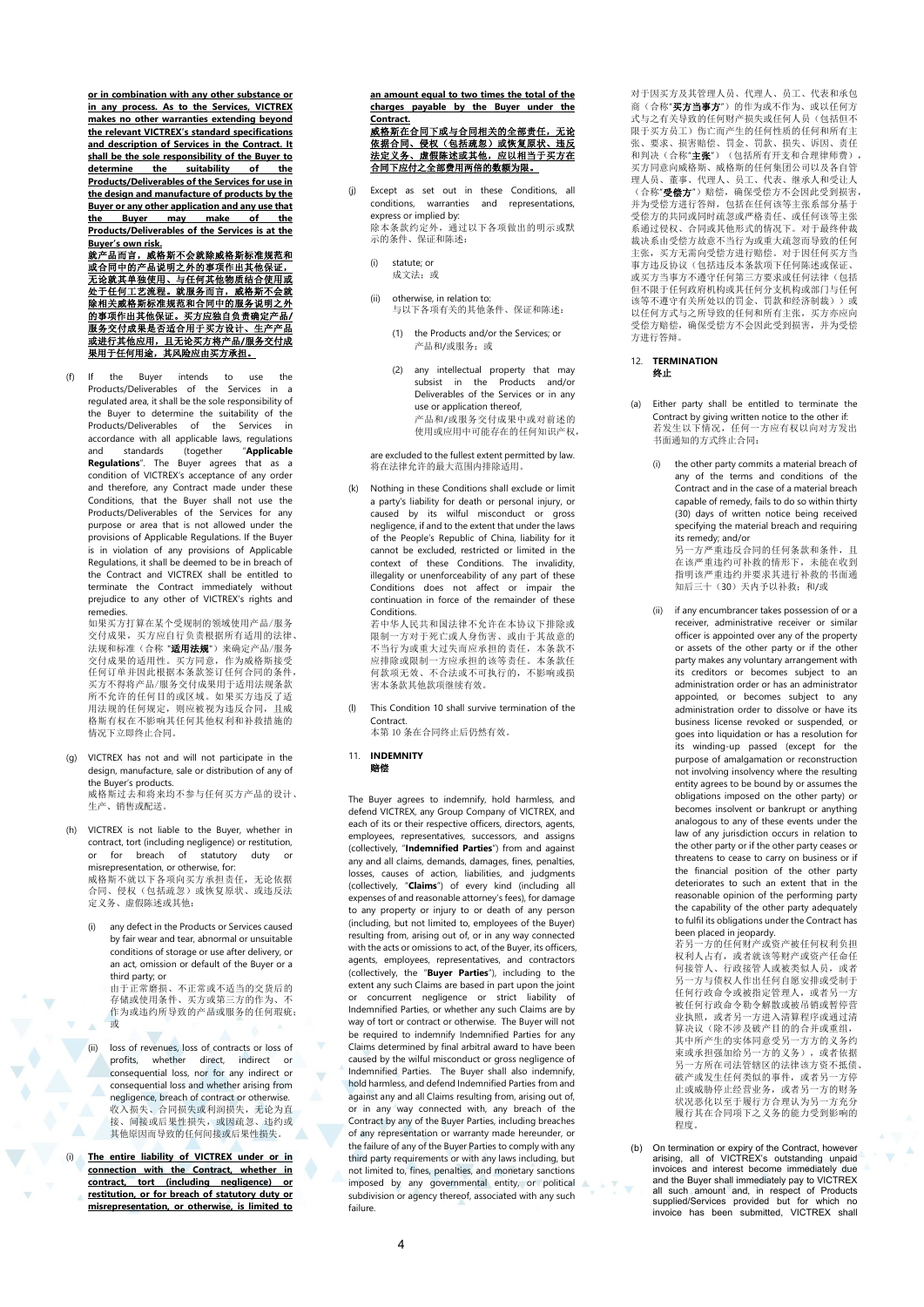submit an invoice, which shall be payable by the Buyer immediately on receipt. 在合同终止或到期时,无论因何理由,所有未向 应自己会主义与为的, 他是自己在出力 所言不同, 向威格斯支付所有该等款项,对于已提供产品/服 务但未开具发票的情况,威格斯应开具发票,买 方在收到发票后应立即支付。

The termination or expiry of the Contract, however arising, will be without prejudice to the rights and remedies of VICTREX accrued prior to termination or expiry. The Conditions that expressly or impliedly have effect after termination or expiry will continue to be enforceable notwithstanding termination or expiry of the Contract. 无论因何种原因导致合同终止或到期,该等终止 或到期不应影响威格斯在终止或到期前已取得的 权利和救济。明示或默示将在终止或到期后将继 续有效的条款应在合同终止或到期后仍可执行。

# <span id="page-4-0"></span>13. **INTELLECTUAL PROPERTY**  知识产权

(a) All intellectual property rights (including but not limited to patents, trade marks, service marks, rights in designs, copyrights, database rights (whether or not any of these is registered and including applications for registration of the foregoing) and all rights and forms of protection of a similar nature or which have equivalent or similar effect to any of the foregoing which may subsist anywhere in the world) in or to the Products/Deliverables of the Services or which are used or created in connection with performing the Services shall vest in and shall remain vested in VICTREX. The Buyer acknowledges that these Conditions or any Contract do not operate to vest in the Buyer any right, title or interest in or to any such rights. The Buyer shall not at any time assert any rights in the goodwill attaching to any of VICTREX's trademarks or any other intellectual property, and all such rights shall vest in and ensure exclusively for the benefit of VICTREX. If the Buyer challenges the validity of VICTREX's rights in or to, or the validity of any of VICTREX's trademarks (or any applications or registrations thereof) or any other intellectual property of VICTREX, then VICTREX shall be entitled to terminate the Contract immediately.

产品/服务交付成果中的或与之相关的或在提供服 务的过程中使用或创造的所有知识产权(包括但 不限于专利、商标、服务标志、设计专有权、著<br>作权、数据库专有权(无论任何上述权利是否已<br>被注册(包括对于前述的申请注册))及世界任 (四) 1948年的《前》第二次第一次 质或效果的所有权利和形式)应归属于威格斯并 始终由威格斯拥有。买方承认,本条款或任何合 同不得作为授予买方对于任何该等权利的任何权 利、权益或利益。买方不得在任何时间对威格斯 的商标或任何其他知识产权所附的商誉声称任何 权利,所有该等权利和利益均应由威格斯拥有和 排他性地享有。若买方挑战威格斯对威格斯的任 何商标(或对其的任何申请或注册)或威格斯的<br>其他知识产权所享有之权利的有效性、或威格斯 的任何商标(或对其的任何申请或注册)或威格 斯的其他知识产权的有效性,则威格斯有权立即 终止合同。

(b) The Buyer shall not cause or allow to be analysed and/or reverse engineer any Products, or any samples provided by VICTREX, to determine the chemical composition, formulation or measure the properties of such Products or samples, unless with the prior written consent of VICTREX which may be given or withheld in the sole and absolute discretion of VICTREX.

除非经威格斯的事先书面同意(威格斯可自主决 定给予或拒绝同意),买方不得使得或允许对任 何产品或由威格斯提供的任何样品进行分析和/或 开展反向工程,以确定该等产品或样品的化学成 分、配方或物理尺寸。

As to the Products, Buyer assumes all risk of **intellectual property infringement by reason of any use Buyer makes of the Products in combination with other substances or in the operation of any process. As to the Services, Buyer assumes all risk of intellectual property infringement by reason of any use Buyer makes of the Deliverables of the Services.** 

就产品而言,因与其他物质结合使用或在任何工 艺操作中使用产品而产生的任何知识产权侵权风

# <u>险均由买方承担。就服务而言,因卖方以任何方</u><br>式使用服务交付成果而产生的任何知识产权侵权 风险均由买方承担。

#### 14. **CONFIDENTIALITY** 保密

(a) Each party agrees that all information received from the other party under the Contract, including the nature of the Products and/or Services to be provided by VICTREX and the existence of any Contract shall be maintained in confidence and not disclosed to others, except as such disclosure may be required by applicable law or court order, and the receiving party agrees not to use such information for any purpose other than the fulfilment of a Contract without the prior written consent of the other party. The obligations of confidentiality shall survive the termination or expiry of the Contract.

每一方均同意,应对其在本合同项下从另一方收 到的所有信息(包括威格斯将提供之产品和/或服 务的性质,以及任何合同的存在)保密,且不得 向任何第三方披露;除非该等披露系按适用法律 或法院命令要求而进行,且接收方同意,未经另 一方事前书面同意,不得为除履行合同以外的任 何其他目的而使用该等信息。保密义务在本合同 终止或期满后将继续有效。

(b) Each party shall use commercially reasonable care to protect the confidentiality of information received from the other party but in all events no lesser standard of care to protect the confidentiality of information received from the other party than it uses to protect its own confidential information, and shall limit disclosure of such information to those of its personnel and consultants who have an actual need to know and have a written obligation to protect the confidentiality of such information.

com.com.com/<br>每一方应尽合理商业努力(但任何情况下均不低 于其自身保密信息的保护标准)对从另一方收到 的信息保密,并应限制仅向其确有必要了解该等 信息并对该等信息负有书面保密义务的人员或顾 问披露该等信息。

#### <span id="page-4-1"></span>15. **ANTI-BRIBERY** 反贿赂

(a) Each party shall comply with all applicable laws, statutes, regulations and codes relating to antibribery and anti-corruption in any jurisdiction applicable to the parties and the supply of the Products and/or Services ("**Applicable Bribery Law**"). No party shall place the other in breach of

any Applicable Bribery Law. 每一方应遵守适用于双方以及产品和/或服务提供 的任何司法管辖区有关反贿赂和反腐败的所有适 用法律、法规、规章和规范("适用的反贿赂法")。 在一方不得使得另一方违反任何适用的反贿赂 法。

(b) Each party shall maintain in place throughout the term of this Contract its own adequate policies and procedures to ensure compliance by it and its personnel with the Applicable Bribery Law, and will enforce those policies and procedures as necessary to avoid any breach by it or its personnel of Applicable Bribery Law. Each party shall promptly answer reasonable enquiries from the other party relating to those policies and procedures.

每一方应在合同期间内始终维持其自身充分的政 策和程序,以确保其及其员工遵守适用的反贿赂 法,并实施必要政策和程序以避免其或其员工违 反适用的反贿赂法。每一方应及时回答另一方有 关该等政策和程序的合理询问。

(c) The Buyer shall promptly report to VICTREX any request or demand for any undue financial or other advantage of any kind received by the Buyer in connection with the performance of this Contract.

买方应及时向威格斯报告对于买方所收到与合同 履行有关的任何性质的任何不正当经济或其他利 益的任何请求或要求。

(d) **Breach of this Conditio[n 15](#page-4-1) shall be deemed a material breach and not capable of remedy.** 违反本第 **[15](#page-4-1)** 条应被视为严重违约且无法补救。

#### 16. **DATA PROTECTION** 数据保护

Both parties shall comply with the requirements of all<br>applicable data protection legislation"). The parties acknowledge that in the<br>**Legislation**"). The parties acknowledge that in the<br>event personal data is disclosed in data protection obligations to enable compliance with applicable Data Protection Legislation.

双方都应遵守所有适用的数据保护立法的要求("数据 **保护立法"**)。双方承认,若与合同有关的个人数据会<br>被披露,他们应本着诚信原则商定适当的数据保护义务, 以便遵守适用的数据保护立法。

17. **FORCE MAJEURE**  ————<br>不可抗力

If VICTREX is prevented, hindered or delayed from or in supplying Products by an event or circumstance beyond its control (including, without limitation, strikes, lockouts and other industrial disputes, accidents, act of God, epidemic, war, riot, civil commotion, malicious damage, compliance with a law or governmental order, rule, regulation or direction, reductions in or unavailability of power at manufacturing plant, breakdown of plant or machinery, or shortage or unavailability of raw materials from normal sources or routes of supply or delay by the Buyer in the performance of any of its obligations under the Contract (each of the foregoing being a "Force Majeure Event")) VICTREX may, at its option and without any liability for any loss or damage suffered by Buyer:

若威格斯因超出其控制范围的事件或情况而被阻止、妨 碍或延误供应产品(包括但不限于罢工、停工及其他劳<br>资纠纷,意外、天灾、疫情、战争、暴动、骚乱、恶意 破坏行为,遵守法律或政府命令、规则、条例或指令,<br>制造工厂电力减少或不可用,工厂或机器故障,来自正 常供应渠道或途径的原料短缺或不可获得、或买方延迟 履行其在合同项下的任何义务)(前述每一项称为"**不 可抗力事件**"), 威格斯可自行选择采取以下行动, 且 不对买方遭受的任何损失或损害承担任何责任:

- suspend deliveries while the Force Majeure Event (or its effects) continues (or continue); or (2) 12 202212, 20010022 (2) 20010022, 20020102, 20020102, 20020102, 20020102, 200 或
- (b) terminate any Contract so affected with immediate effect by written notice to the Buyer. 以书面通知买方的方式立即终止受此影响的任何 合同。

# 18. **NO HUMAN IMPLANTATION** 无人体植入

The Buyer will not use, or cause to be used, any Products for any application, (iii) human intended for (i) human implantation, (ii) permanent oral and/or dental contact or (iii) blood or tissue contact for 24 hours or mor VICTREX may immediately terminate the Contract or suspend further shipments of Products to the Buyer, in the event that the Buyer has breached this Condition or if VICTREX reasonably believes that the Buyer intends to or has breached this Condition.

买方不得将任何产品用于或促使其用于任何旨在(i) 人体 スペート 11:00 1000 10000 3000 20000 10000 10000 10000 10000 10000 10000 10000 10000 10000 10000 10000 1 上的血液或组织接触的应用。 如果买方违反本条件或威<br>格斯有理由相信买方打算或已经违反本条件,威格斯可 立即终止合同或暂停向买方进一步运送产品。

# 19. **REMEDIES AND WAIVERS** 救济和弃权

No delay or omission by either party in exercising any right, power or remedy provided by law or under these Conditions shall:

任何一方在行使法律或本条款规定的任何权利、权力或 救济的任何延迟或遗漏不应:

- (a) affect that right, power or remedy; or 影响该等权利、权力或救济;或
- (b) operate as a waiver of it. 构成对该等权利、权力或救济的弃权。

The single or partial exercise of any right, power or remedy provided by law or under these Conditions shall not preclude any other or further exercise of it or the exercise of any other right, power or remedy. The rights, powers and remedies provided in these conditions are